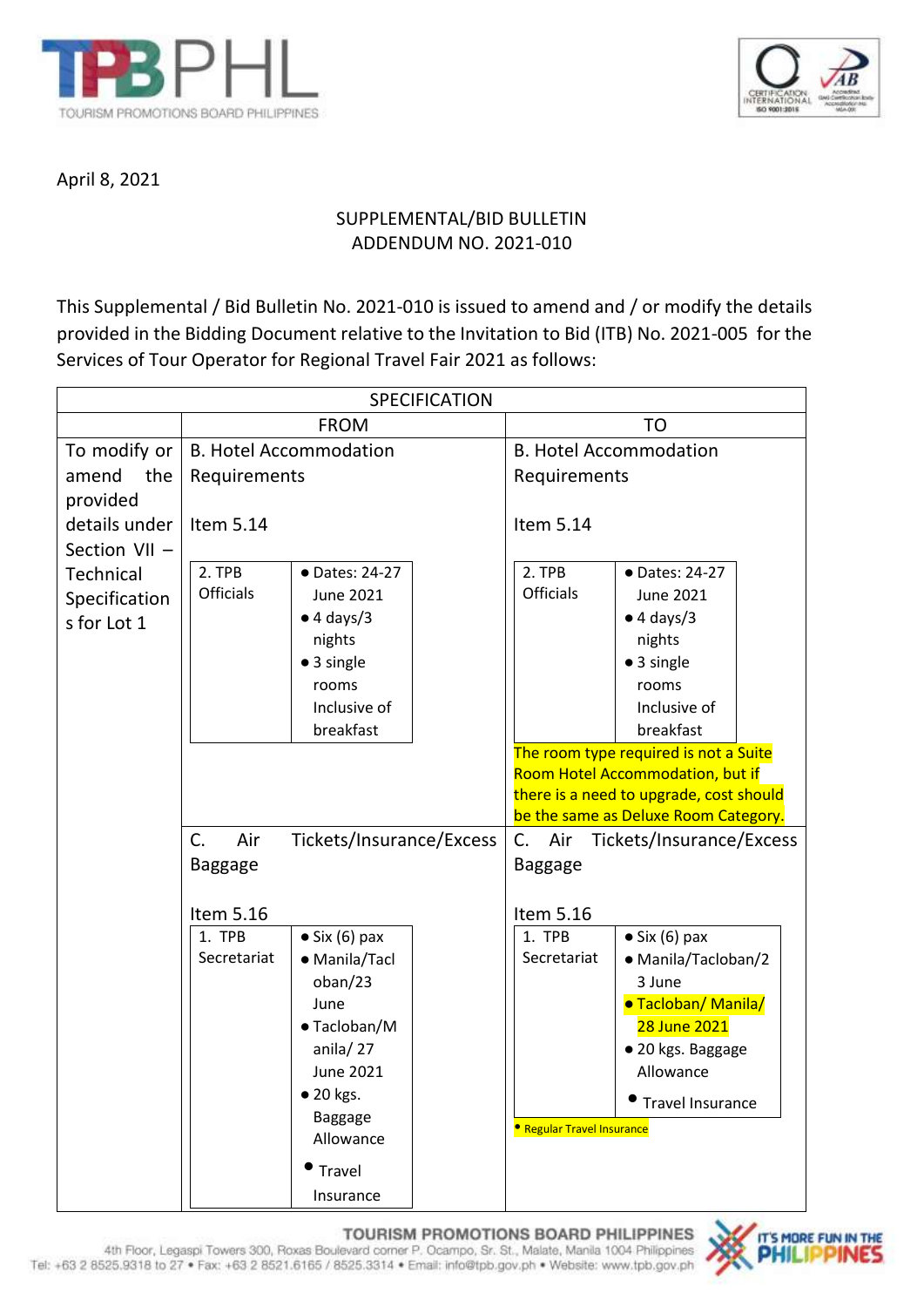



| Item 5.17                  |                                                                                                                                                                                                                                  | Item 5.17                                                            |                                                                                                                                                                                                                                           |  |
|----------------------------|----------------------------------------------------------------------------------------------------------------------------------------------------------------------------------------------------------------------------------|----------------------------------------------------------------------|-------------------------------------------------------------------------------------------------------------------------------------------------------------------------------------------------------------------------------------------|--|
| 2. TPB<br><b>Officials</b> | $\bullet$ Three (3)<br>pax<br>• Manila/Tacl<br>oban/24<br>June<br>• Tacloban/M<br>anila/27<br>June<br>$\bullet$ 20 kgs<br>baggage<br>Allowance<br>each                                                                           | 2. TPB<br><b>Officials</b>                                           | $\bullet$ Three (3)<br>pax<br>• Manila/Tacl<br>oban/24<br>June<br>• Tacloban/M<br>anila/27<br>June<br>$\bullet$ 20 kgs<br>baggage<br>Allowance<br>each                                                                                    |  |
|                            | $\bullet$ Travel                                                                                                                                                                                                                 |                                                                      | $\bullet$ Travel                                                                                                                                                                                                                          |  |
|                            | Insurance                                                                                                                                                                                                                        |                                                                      | Insurance                                                                                                                                                                                                                                 |  |
|                            |                                                                                                                                                                                                                                  | Air Ticket - Not Business Class<br><b>• Regular Travel Insurance</b> |                                                                                                                                                                                                                                           |  |
|                            | E. Courier of Tokens to the Buyers                                                                                                                                                                                               |                                                                      | E. Courier of Tokens to the Buyers                                                                                                                                                                                                        |  |
| and Winners of RTF         |                                                                                                                                                                                                                                  | and Winners of RTF                                                   |                                                                                                                                                                                                                                           |  |
| Item 5.21                  | • Pouches                                                                                                                                                                                                                        | Item 5.21                                                            | • Pouches                                                                                                                                                                                                                                 |  |
| 1.<br>Requireme<br>nts     | range 1-2<br>kgs.<br>• 50 Winners<br>(Virtual<br>Games,<br><b>Best Virtual</b><br>Booth and<br>etc.)<br>$\bullet$ 100 pcs for<br>the<br>giveaways<br>for the<br>buyers<br>Recipient<br>are from<br>Luzon Visayas<br>and Mindanao | 1.<br>Requireme<br>nts                                               | range 1-2<br>kgs.<br>• 50 Winners<br>(Virtual<br>Games,<br><b>Best Virtual</b><br>Booth and<br>etc.)<br>$\bullet$ 100 pcs for<br>the<br>giveaways<br>for the<br>buyers<br><b>•</b> Recipient<br>are from<br>Luzon Visayas<br>and Mindanao |  |
|                            |                                                                                                                                                                                                                                  |                                                                      | <sup>o</sup> Giveaways c/o TPB but the packaging, pouching, and                                                                                                                                                                           |  |
| F. Transportation          |                                                                                                                                                                                                                                  | labelling c/o the supplier.<br>F. Transportation                     |                                                                                                                                                                                                                                           |  |
| Item 5.23                  |                                                                                                                                                                                                                                  | Item 5.23                                                            |                                                                                                                                                                                                                                           |  |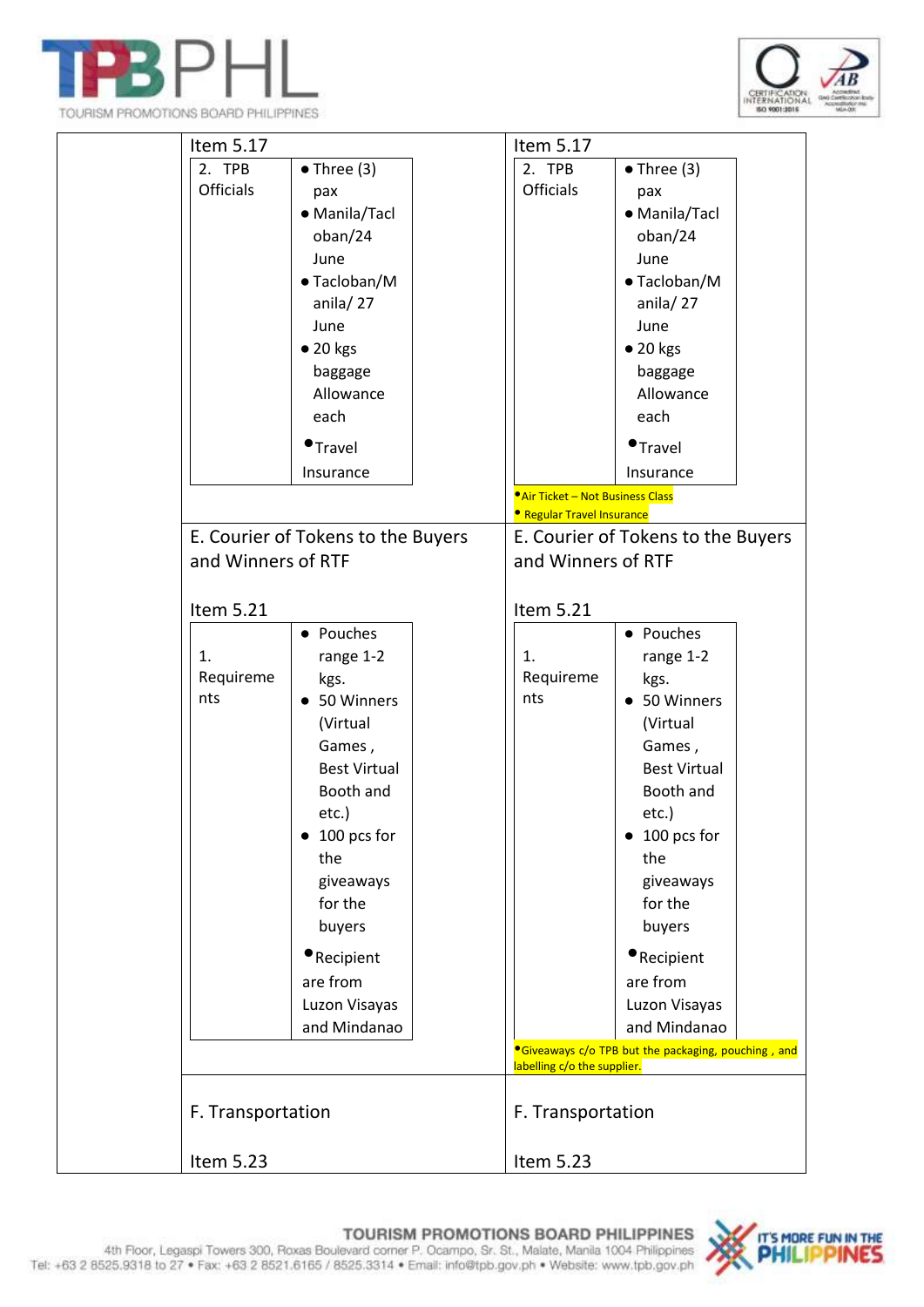

TOURISM PROMOTIONS BOARD PHILIPPINES



|                                          | 1. TPB<br>Secretariat                                                                                                                        | $\bullet$ Two (2)<br>vans<br>• 23-28 June<br>2021<br>$\bullet$ Air-<br>conditioned<br>$\bullet$ 10 seaters<br>• Toyota at<br>the<br>preferably<br>latest<br>model<br>• Inclusive of<br>fuel,<br>parking,<br>overtime,<br>meals, and<br>accommoda<br>tion if<br>deemed<br>necessary<br>· Inclusive of<br>airport<br>transfer |                                                                                                                                                                                                                                                                                   | 1. TPB<br>Secretariat                         | $\bullet$ Two (2)<br>vans<br>• 23-28 June<br>2021<br>$\bullet$ Air-<br>conditioned<br>$\bullet$ 10 seaters<br>• Toyota at<br>the<br>preferably<br>latest<br>model<br>• Inclusive of<br>fuel,<br>parking,<br>overtime,<br>meals, and<br>accommoda<br>tion if<br>deemed<br>necessary<br>Inclusive of<br>airport<br>transfer |
|------------------------------------------|----------------------------------------------------------------------------------------------------------------------------------------------|-----------------------------------------------------------------------------------------------------------------------------------------------------------------------------------------------------------------------------------------------------------------------------------------------------------------------------|-----------------------------------------------------------------------------------------------------------------------------------------------------------------------------------------------------------------------------------------------------------------------------------|-----------------------------------------------|---------------------------------------------------------------------------------------------------------------------------------------------------------------------------------------------------------------------------------------------------------------------------------------------------------------------------|
|                                          | Item 5.29<br>I. All assigned personnel shall be follow the<br>health protocol provided by AITF and<br>respective LGUs rules and regulations. |                                                                                                                                                                                                                                                                                                                             | • Vehicles minimum of 10 hours<br>Item 5.29<br>I. All assigned personnel shall follow the<br>health protocol provided by COVID-19<br>Inter-Agency Task Force for the<br><b>Management of Emerging Infectious</b><br>Diseases (IATF) and respective LGUs<br>rules and regulations. |                                               |                                                                                                                                                                                                                                                                                                                           |
|                                          |                                                                                                                                              |                                                                                                                                                                                                                                                                                                                             |                                                                                                                                                                                                                                                                                   | Office.                                       | Security will be provided by the DOT Regional                                                                                                                                                                                                                                                                             |
| To modify or<br>amend<br>the<br>provided | <b>B. Hotel Accommodation</b><br>Requirements                                                                                                |                                                                                                                                                                                                                                                                                                                             |                                                                                                                                                                                                                                                                                   | <b>B. Hotel Accommodation</b><br>Requirements |                                                                                                                                                                                                                                                                                                                           |
| details under                            | Item 5.13                                                                                                                                    |                                                                                                                                                                                                                                                                                                                             | Item 5.13                                                                                                                                                                                                                                                                         |                                               |                                                                                                                                                                                                                                                                                                                           |
| Section VII -                            | 1. TPB                                                                                                                                       | ·Dates: 04-09                                                                                                                                                                                                                                                                                                               |                                                                                                                                                                                                                                                                                   | 1. TPB                                        | <b>•Dates: 03-08</b>                                                                                                                                                                                                                                                                                                      |
| <b>Technical</b>                         | Secret                                                                                                                                       | November 2021                                                                                                                                                                                                                                                                                                               |                                                                                                                                                                                                                                                                                   | Secret                                        | November 2021                                                                                                                                                                                                                                                                                                             |
|                                          | ariat                                                                                                                                        | ● 6 days/5 nights                                                                                                                                                                                                                                                                                                           |                                                                                                                                                                                                                                                                                   | ariat                                         | ● 6 days/5 nights                                                                                                                                                                                                                                                                                                         |
| Specification                            |                                                                                                                                              | ● 6 Single Rooms                                                                                                                                                                                                                                                                                                            |                                                                                                                                                                                                                                                                                   |                                               | ● 6 Single Rooms                                                                                                                                                                                                                                                                                                          |
| s for Lot 2                              |                                                                                                                                              |                                                                                                                                                                                                                                                                                                                             |                                                                                                                                                                                                                                                                                   |                                               | Inclusive of                                                                                                                                                                                                                                                                                                              |
|                                          |                                                                                                                                              | ·Inclusive of                                                                                                                                                                                                                                                                                                               |                                                                                                                                                                                                                                                                                   |                                               |                                                                                                                                                                                                                                                                                                                           |
|                                          |                                                                                                                                              | <b>Breakfast</b>                                                                                                                                                                                                                                                                                                            |                                                                                                                                                                                                                                                                                   |                                               | <b>Breakfast</b>                                                                                                                                                                                                                                                                                                          |

TOURISM PROMOTIONS BOARD PHILIPPINES<br>4th Floor, Legaspi Towers 300, Roxas Boulevard comer P. Ocampo, Sr. St., Malate, Manila 1004 Philippines<br>19825.9318 to 27 • Fax: +63 2 8521.6165 / 8525.3314 • Email: info@tpb.gov.ph • W

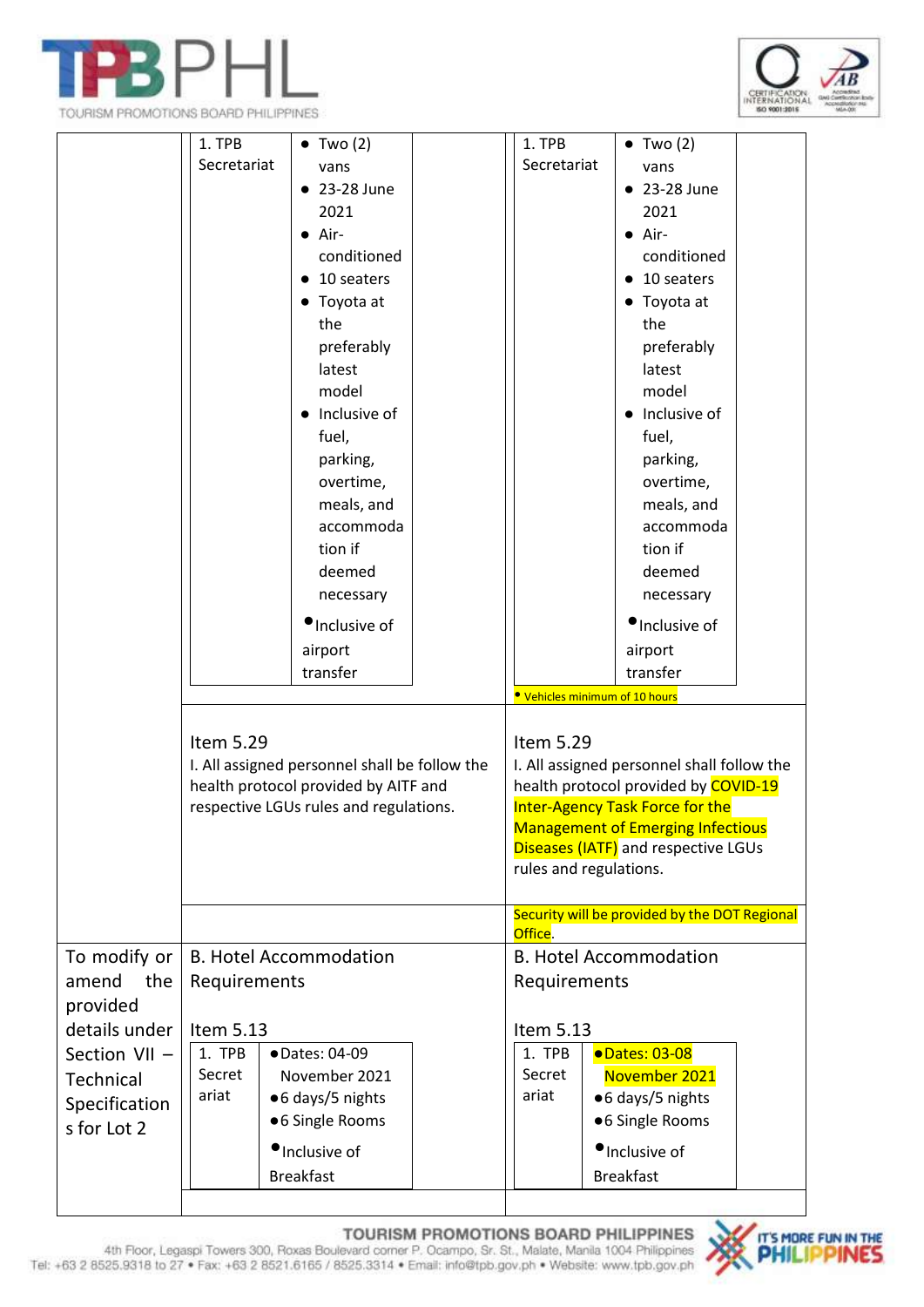







TOURISM PROMOTIONS BOARD PHILIPPINES 4th Floor, Legaspi Towers 300, Roxas Boulevard comer P. Ocampo, Sr. St., Malate, Manila 1004 Philippines Tel: +63 2 8525.9318 to 27 . Fax: +63 2 8521.6165 / 8525.3314 . Email: info@tpb.gov.ph . Website: www.tpb.gov.ph

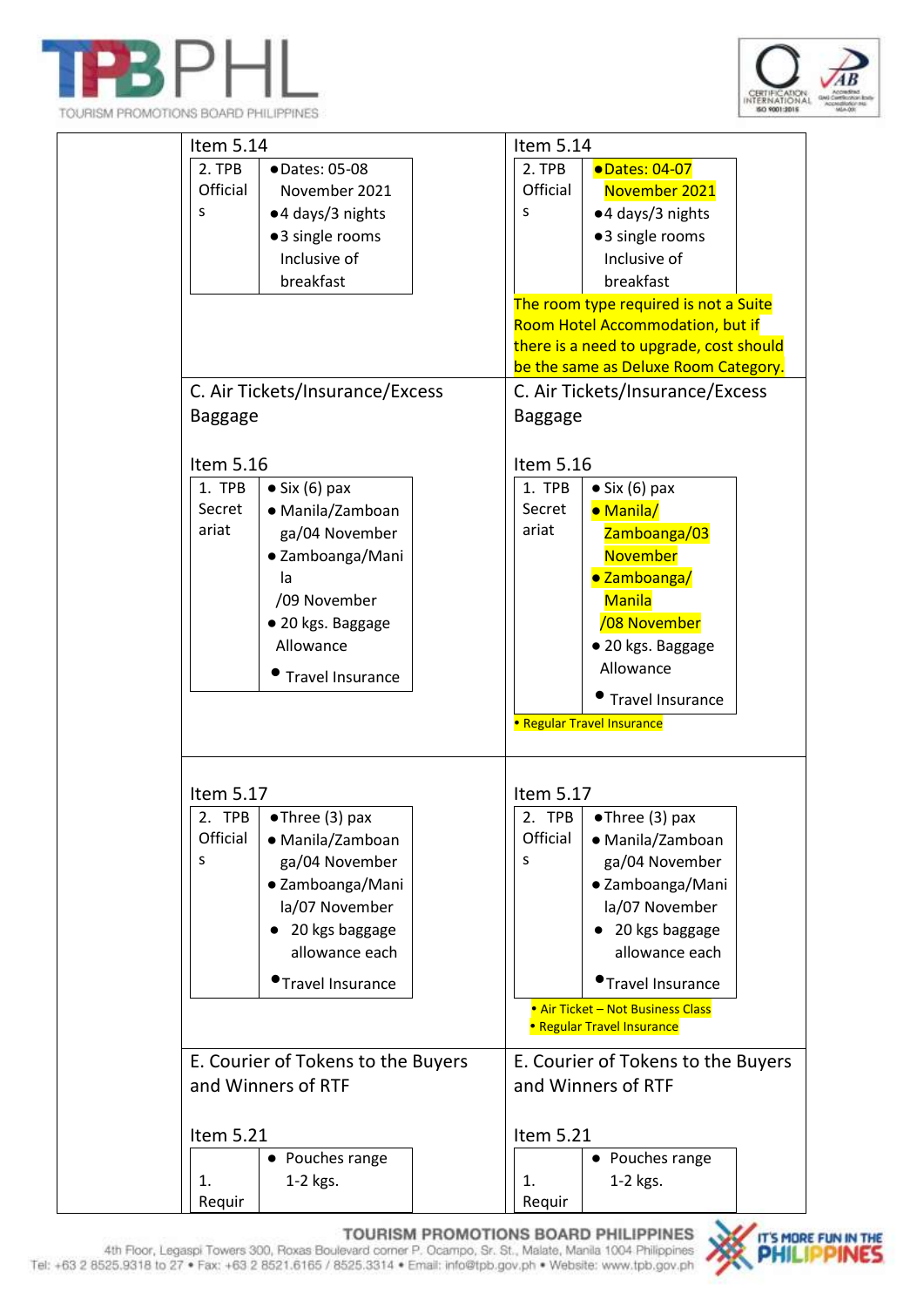





| ement     | • 50 Winners                      |  | ement                                           | • 50 Winners                   |  |
|-----------|-----------------------------------|--|-------------------------------------------------|--------------------------------|--|
| S         | (Virtual Games,                   |  | S                                               | (Virtual Games,                |  |
|           | <b>Best Virtual</b>               |  |                                                 | <b>Best Virtual</b>            |  |
|           | Booth and etc.)                   |  |                                                 | Booth and etc.)                |  |
|           | 100 pcs for the                   |  |                                                 | 100 pcs for the                |  |
|           | giveaways for                     |  |                                                 | giveaways for                  |  |
|           | the buyers                        |  |                                                 | the buyers                     |  |
|           |                                   |  |                                                 |                                |  |
|           | Recipient are                     |  |                                                 | Recipient are                  |  |
|           | from Luzon Visayas                |  |                                                 | from Luzon Visayas             |  |
|           | and Mindanao                      |  |                                                 | and Mindanao                   |  |
|           |                                   |  | •Giveaways c/o TPB but the packaging, pouching, |                                |  |
|           |                                   |  | and labelling c/o the supplier.                 |                                |  |
|           | F. Transportation                 |  |                                                 | F. Transportation              |  |
| Item 5.23 |                                   |  | Item 5.23                                       |                                |  |
| 1. TPB    | $\bullet$ Two (2) vans            |  | 1. TPB                                          | $\bullet$ Two (2) vans         |  |
| Secret    | 04-09 November                    |  | Secret                                          | • 04-09 November               |  |
| ariat     | 2021                              |  | ariat                                           | 2021                           |  |
|           | Air-conditioned                   |  |                                                 | • Air-conditioned              |  |
|           | 10 seaters                        |  |                                                 | 10 seaters                     |  |
|           | Toyota at the                     |  |                                                 | • Toyota at the                |  |
|           | preferably latest                 |  |                                                 | preferably latest              |  |
|           | model                             |  |                                                 | model                          |  |
|           |                                   |  |                                                 |                                |  |
|           | <i>•Inclusive of fuel</i> ,       |  |                                                 | •Inclusive of fuel,            |  |
|           | parking, overtime,                |  |                                                 | parking, overtime,             |  |
|           | meals, and                        |  |                                                 | meals, and                     |  |
|           | accommodation if                  |  |                                                 | accommodation if               |  |
|           | deemed necessary                  |  |                                                 | deemed necessary               |  |
|           | Inclusive of                      |  |                                                 | Inclusive of                   |  |
|           | airport transfer                  |  |                                                 | airport transfer               |  |
|           |                                   |  |                                                 | . Vehicles minimum of 10 hours |  |
|           | H. Site Validation Trip (3 days/2 |  | H. Site Validation Trip (3 days/2               |                                |  |
| nights)   |                                   |  | nights)                                         |                                |  |
|           |                                   |  |                                                 |                                |  |
| Item 5.28 |                                   |  | Item 5.28                                       |                                |  |
|           | $\bullet$ Two (2) Airtickets -    |  |                                                 | ● Two (2) Airtickets           |  |
|           | Manila/Zamboang                   |  |                                                 |                                |  |
|           | a/Manila                          |  |                                                 | Manila/Zamboan                 |  |
|           | ● 1 Van Airport                   |  | Require                                         | ga/Manila                      |  |
| Require   | <b>Transfers</b>                  |  | ments                                           | ● 1 Van Airport                |  |
| ments     | • Hotel                           |  |                                                 | Transfers                      |  |
|           | Accommodation                     |  |                                                 | · Hotel                        |  |
|           | $\bullet$ Two (2) Single          |  |                                                 | Accommodation                  |  |
|           | rooms with                        |  |                                                 |                                |  |
|           | breakfast                         |  |                                                 |                                |  |
|           |                                   |  |                                                 |                                |  |

TOURISM PROMOTIONS BOARD PHILIPPINES 4th Floor, Legaspi Towers 300, Roxas Boulevard comer P. Ocampo, Sr. St., Malate, Manila 1004 Philippines 4th Floor, Legaspi Towers 300, Roxas Boulevard comer P. Ocampo, Sr. St., Malate,

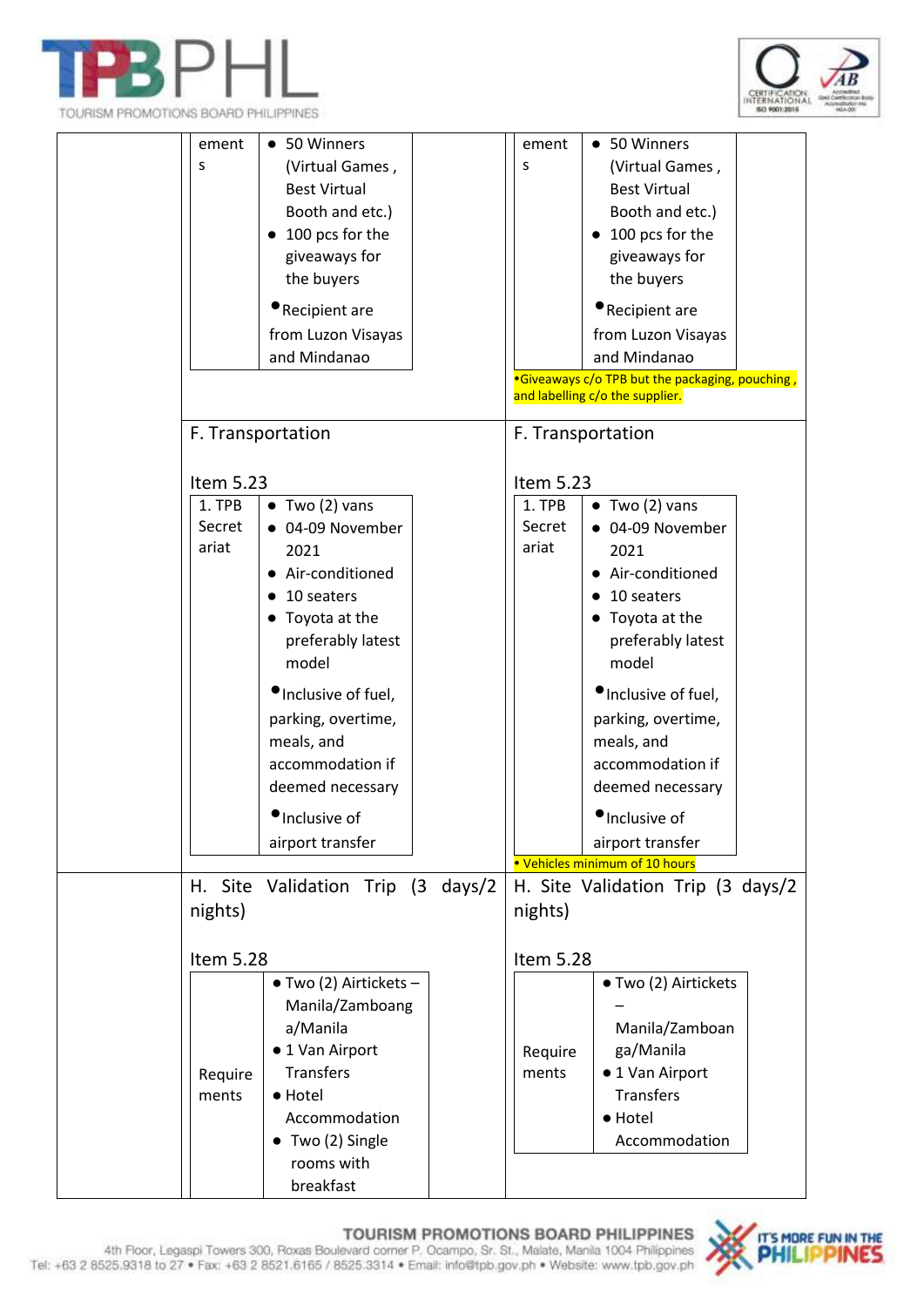





|               | Meals and                                                                                                                                                                                                                                                                                                                                                                                                                                                                                                                                                                           | $\bullet$ Two (2) Single                                                                                                                                                                                                                                                                                                                                                                                                                                                                                                                                                               |  |  |
|---------------|-------------------------------------------------------------------------------------------------------------------------------------------------------------------------------------------------------------------------------------------------------------------------------------------------------------------------------------------------------------------------------------------------------------------------------------------------------------------------------------------------------------------------------------------------------------------------------------|----------------------------------------------------------------------------------------------------------------------------------------------------------------------------------------------------------------------------------------------------------------------------------------------------------------------------------------------------------------------------------------------------------------------------------------------------------------------------------------------------------------------------------------------------------------------------------------|--|--|
|               | coordination                                                                                                                                                                                                                                                                                                                                                                                                                                                                                                                                                                        | rooms with                                                                                                                                                                                                                                                                                                                                                                                                                                                                                                                                                                             |  |  |
|               | meetings not                                                                                                                                                                                                                                                                                                                                                                                                                                                                                                                                                                        | breakfast                                                                                                                                                                                                                                                                                                                                                                                                                                                                                                                                                                              |  |  |
|               | exceeding                                                                                                                                                                                                                                                                                                                                                                                                                                                                                                                                                                           | Meals and                                                                                                                                                                                                                                                                                                                                                                                                                                                                                                                                                                              |  |  |
|               | Php10,000.00.                                                                                                                                                                                                                                                                                                                                                                                                                                                                                                                                                                       | coordination                                                                                                                                                                                                                                                                                                                                                                                                                                                                                                                                                                           |  |  |
|               |                                                                                                                                                                                                                                                                                                                                                                                                                                                                                                                                                                                     | meetings not                                                                                                                                                                                                                                                                                                                                                                                                                                                                                                                                                                           |  |  |
|               | <b>Travel Insurance</b>                                                                                                                                                                                                                                                                                                                                                                                                                                                                                                                                                             | exceeding                                                                                                                                                                                                                                                                                                                                                                                                                                                                                                                                                                              |  |  |
|               |                                                                                                                                                                                                                                                                                                                                                                                                                                                                                                                                                                                     | Php10,000.00.                                                                                                                                                                                                                                                                                                                                                                                                                                                                                                                                                                          |  |  |
|               |                                                                                                                                                                                                                                                                                                                                                                                                                                                                                                                                                                                     | <b>Travel Insurance</b>                                                                                                                                                                                                                                                                                                                                                                                                                                                                                                                                                                |  |  |
|               |                                                                                                                                                                                                                                                                                                                                                                                                                                                                                                                                                                                     | Note: Php 10,000.00 is not cash advance                                                                                                                                                                                                                                                                                                                                                                                                                                                                                                                                                |  |  |
|               |                                                                                                                                                                                                                                                                                                                                                                                                                                                                                                                                                                                     | <b>Regular Travel Insurance</b>                                                                                                                                                                                                                                                                                                                                                                                                                                                                                                                                                        |  |  |
|               | Item 5.29                                                                                                                                                                                                                                                                                                                                                                                                                                                                                                                                                                           | Item 5.29                                                                                                                                                                                                                                                                                                                                                                                                                                                                                                                                                                              |  |  |
|               | I. All assigned personnel shall be follow the                                                                                                                                                                                                                                                                                                                                                                                                                                                                                                                                       | I. All assigned personnel shall follow the                                                                                                                                                                                                                                                                                                                                                                                                                                                                                                                                             |  |  |
|               | health protocol provided by AITF and                                                                                                                                                                                                                                                                                                                                                                                                                                                                                                                                                | health protocol provided by COVID-19                                                                                                                                                                                                                                                                                                                                                                                                                                                                                                                                                   |  |  |
|               | respective LGUs rules and regulations.                                                                                                                                                                                                                                                                                                                                                                                                                                                                                                                                              | Inter-Agency Task Force for the                                                                                                                                                                                                                                                                                                                                                                                                                                                                                                                                                        |  |  |
|               |                                                                                                                                                                                                                                                                                                                                                                                                                                                                                                                                                                                     | <b>Management of Emerging Infectious</b>                                                                                                                                                                                                                                                                                                                                                                                                                                                                                                                                               |  |  |
|               |                                                                                                                                                                                                                                                                                                                                                                                                                                                                                                                                                                                     | Diseases (IATF) and respective LGUs                                                                                                                                                                                                                                                                                                                                                                                                                                                                                                                                                    |  |  |
|               |                                                                                                                                                                                                                                                                                                                                                                                                                                                                                                                                                                                     | rules and regulations.                                                                                                                                                                                                                                                                                                                                                                                                                                                                                                                                                                 |  |  |
|               |                                                                                                                                                                                                                                                                                                                                                                                                                                                                                                                                                                                     | Security will be provided by the DOT                                                                                                                                                                                                                                                                                                                                                                                                                                                                                                                                                   |  |  |
|               | <b>INVITATION TO BID FOR THE SERVICES OF A TOUR OPERATOR</b>                                                                                                                                                                                                                                                                                                                                                                                                                                                                                                                        | <b>Regional Office.</b><br>INVITATION TO BID FOR THE SERVICES OF A TOUR                                                                                                                                                                                                                                                                                                                                                                                                                                                                                                                |  |  |
| To modify or  | FOR REGIONAL TRAVEL FAIR 2021 (hybrid) (TPB-ITB No. 2021-005)                                                                                                                                                                                                                                                                                                                                                                                                                                                                                                                       | OPERATOR FOR REGIONAL TRAVEL FAIR 2021 (hybrid) (TPB-<br>ITB No. 2021-005)                                                                                                                                                                                                                                                                                                                                                                                                                                                                                                             |  |  |
| amend<br>the  | 1. The Tourism Promotions Board (TPB), through the Corporate Budget FY                                                                                                                                                                                                                                                                                                                                                                                                                                                                                                              | 1. The Tourism Promotions Board (TPB), through the Corporate Budget                                                                                                                                                                                                                                                                                                                                                                                                                                                                                                                    |  |  |
| provided      | 2021, intends to apply the sum of Two Million Six Hundred Fifty Thousand<br>Pesos Only (Php2,650,000.00), inclusive of all applicable taxes, being the                                                                                                                                                                                                                                                                                                                                                                                                                              | FY 2021, intends to apply the sum of Two Million Six Hundred Fifty<br>Thousand Pesos Only (Php2,650,000.00), inclusive of all applicable                                                                                                                                                                                                                                                                                                                                                                                                                                               |  |  |
| details under | Approved Budget for the Contract (ABC) to payments under the contract for<br>the Services of a Tour Operator for Regional Travel Fair 2021 (HYBRID).                                                                                                                                                                                                                                                                                                                                                                                                                                | taxes, being the Approved Budget for the Contract (ABC) to payments<br>under the contract for the Services of a Tour Operator for Regional                                                                                                                                                                                                                                                                                                                                                                                                                                             |  |  |
| Section       | Bids received in excess of the ABC shall be automatically rejected at the bid<br>opening.                                                                                                                                                                                                                                                                                                                                                                                                                                                                                           | Travel Fair 2021 (HYBRID). Bids received in excess of the ABC shall<br>be automatically rejected at the bid opening.                                                                                                                                                                                                                                                                                                                                                                                                                                                                   |  |  |
| Invitation to | LOT 1:                                                                                                                                                                                                                                                                                                                                                                                                                                                                                                                                                                              | LOT 1:                                                                                                                                                                                                                                                                                                                                                                                                                                                                                                                                                                                 |  |  |
| <b>Bid</b>    | 7 <sup>th</sup> RTF - Eastern Visayas<br>Amount: Php 1,325,000.00 inclusive of all applicable taxes                                                                                                                                                                                                                                                                                                                                                                                                                                                                                 | 7 <sup>th</sup> RTF - Eastern Visayas<br>Amount: Php 1,325,000.00 inclusive of all applicable taxes                                                                                                                                                                                                                                                                                                                                                                                                                                                                                    |  |  |
|               | $LOT2$ :<br>8 <sup>th</sup> RTF - Zamboanga Peninsula<br>Amount: Php 1,325,000.00 inclusive of all applicable taxes                                                                                                                                                                                                                                                                                                                                                                                                                                                                 | $LOT2$ :<br>8 <sup>th</sup> RTF - Zamboanga Peninsula<br>Amount: Php 1,325,000.00 inclusive of all applicable taxes                                                                                                                                                                                                                                                                                                                                                                                                                                                                    |  |  |
|               | Total Amount for Lot 1 and Lot 2: Php 2,650,000.00 inclusive of all applicable                                                                                                                                                                                                                                                                                                                                                                                                                                                                                                      | Total Amount for Lot 1 and Lot 2: Php 2,650,000.00 inclusive of all                                                                                                                                                                                                                                                                                                                                                                                                                                                                                                                    |  |  |
|               | taxes                                                                                                                                                                                                                                                                                                                                                                                                                                                                                                                                                                               | applicable taxes                                                                                                                                                                                                                                                                                                                                                                                                                                                                                                                                                                       |  |  |
|               | The TPB now invites bids for the above Procurement Project. Delivery of<br>the Services of the winning bidder is required to commence one $(1)$ day<br>after the acceptance of the Notice to Proceed. The description of an<br>eligible bidder is contained in the Bidding Documents, particularly, in<br>Section II (Instructions to Bidders).                                                                                                                                                                                                                                     | The TPB now invites bids for the above Procurement Project.<br>Delivery of the Services of the winning bidder is required to<br>commence one (1) day after the acceptance of the Notice to<br>Proceed. The description of an eligible bidder is contained in the<br>Bidding Documents, particularly, in Section II (Instructions to<br>Bidders).                                                                                                                                                                                                                                       |  |  |
|               | 3.<br>Bidding will be conducted through open competitive bidding procedures<br>using a non-discretionary "pass/fail" criterion as specified in the 2016<br>Revised Implementing Rules and Regulations (RIRR) of Republic Act (RA)<br>9184.                                                                                                                                                                                                                                                                                                                                          | 3.<br>Bidding will be conducted through open competitive bidding<br>procedures using a non-discretionary "pass/fail" criterion as<br>specified in the 2016 Revised Implementing Rules and Regulations<br>(RIRR) of Republic Act (RA) 9184.                                                                                                                                                                                                                                                                                                                                             |  |  |
|               | Bidding is restricted to Filipino citizens/sole proprietorships, partnerships,<br>or organizations with at least sixty<br>percent (60%) interest or outstanding capital stock belonging to citizens of<br>the Philippines, and to citizens or<br>organizations of a country the laws or regulations of which grant similar<br>rights or privileges to Filipino citizens,<br>pursuant to RA 5183.                                                                                                                                                                                    | Bidding is restricted to Filipino citizens/sole proprietorships,<br>partnerships, or organizations with at least sixty<br>percent (60%) interest or outstanding capital stock belonging to<br>citizens of the Philippines, and to citizens or<br>organizations of a country the laws or regulations of which grant<br>similar rights or privileges to Filipino citizens,<br>pursuant to RA 5183.                                                                                                                                                                                       |  |  |
|               | Prospective bidders may obtain further information from the TPB - Bids<br>4.<br>and Awards Committee Secretariat and inspect the Bidding Documents<br>at the address given below from $8:00$ a.m. to $5:00$ p.m. Monday to Friday<br>Excluding holidays.                                                                                                                                                                                                                                                                                                                            | 4.<br>Prospective bidders may obtain further information from the TPB -<br>Bids and Awards Committee Secretariat and inspect the Bidding<br>Documents at the address given below from $8:00$ a.m. to $5:00$ p.m.<br>Monday to Friday Excluding holidays.                                                                                                                                                                                                                                                                                                                               |  |  |
|               | 5.<br>A complete set of Bidding Documents may be acquired by interested<br>bidders from March 29, 2021 to April 19, 2021 from the given address and<br>website(s) below and upon payment of the applicable fee for the Bidding<br>Documents, pursuant to the latest Guidelines issued by the GPPB, in the<br>amount of Five Thousand Pesos Only (Php 5,000.00). The Procuring<br>Entity shall allow the bidder to present its proof of payment for the fees by<br>sending of scan copy of Official Receipt or by showing the Official Receipt<br>personally to TPB-BAC Secretariat. | A complete set of Bidding Documents may be acquired by interested<br>5.<br>bidders from March 29, 2021 to April 19, 2021 from the given<br>address and website(s) below and upon payment of the applicable fee<br>for the Bidding Documents, pursuant to the latest Guidelines issued<br>by the GPPB, in the amount of Five Thousand Pesos Only (Php<br>5,000.00). The Procuring Entity shall allow the bidder to present its<br>proof of payment for the fees by sending of scan copy of Official<br>Receipt or by showing the Official Receipt personally to TPB-BAC<br>Secretariat. |  |  |

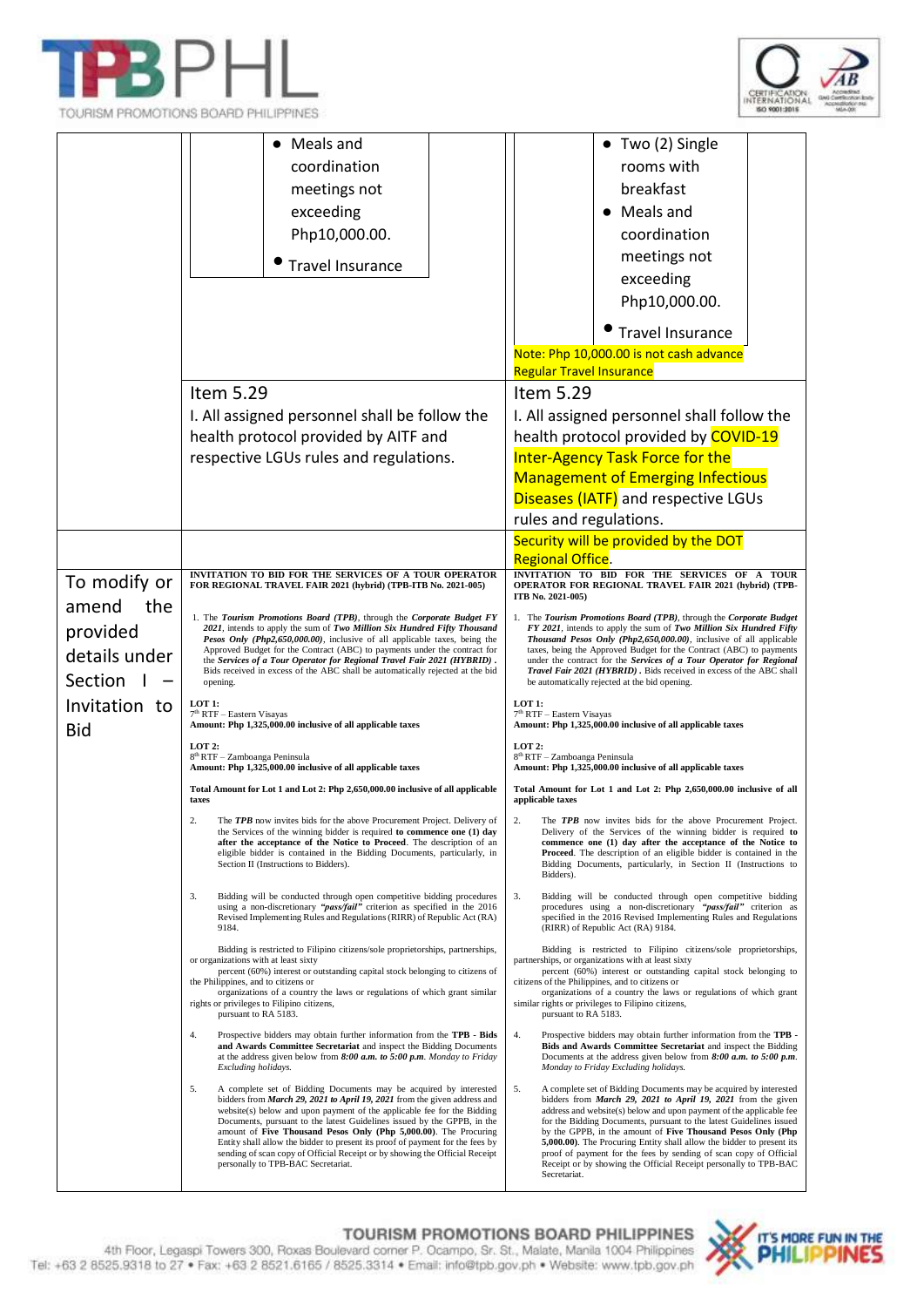



| RUSIN FRONTO RONG DUMBER FRIEID BNGG                                                                                                                                                                                                                                                                                                                                                                                                                                                                                                                                                                                                                                                                                                                                                                                                                                                                                                                                                                                                                                                                                                                                                                                                                                                                                                                                                                                                                                                                                                                                                                                                                                                                                                                                                                              |                                                                                                                                                                                                                                                                                                                                                                                                                                                                                                                                                                                                                                                                                                                                                                                                                                                                                                                                                                                                                                                                                                                                                                                                                                                                                                                                                                                                                                                                                                                                                                                                                                                                                                                                                                                                           |
|-------------------------------------------------------------------------------------------------------------------------------------------------------------------------------------------------------------------------------------------------------------------------------------------------------------------------------------------------------------------------------------------------------------------------------------------------------------------------------------------------------------------------------------------------------------------------------------------------------------------------------------------------------------------------------------------------------------------------------------------------------------------------------------------------------------------------------------------------------------------------------------------------------------------------------------------------------------------------------------------------------------------------------------------------------------------------------------------------------------------------------------------------------------------------------------------------------------------------------------------------------------------------------------------------------------------------------------------------------------------------------------------------------------------------------------------------------------------------------------------------------------------------------------------------------------------------------------------------------------------------------------------------------------------------------------------------------------------------------------------------------------------------------------------------------------------|-----------------------------------------------------------------------------------------------------------------------------------------------------------------------------------------------------------------------------------------------------------------------------------------------------------------------------------------------------------------------------------------------------------------------------------------------------------------------------------------------------------------------------------------------------------------------------------------------------------------------------------------------------------------------------------------------------------------------------------------------------------------------------------------------------------------------------------------------------------------------------------------------------------------------------------------------------------------------------------------------------------------------------------------------------------------------------------------------------------------------------------------------------------------------------------------------------------------------------------------------------------------------------------------------------------------------------------------------------------------------------------------------------------------------------------------------------------------------------------------------------------------------------------------------------------------------------------------------------------------------------------------------------------------------------------------------------------------------------------------------------------------------------------------------------------|
| The TPB will hold a Pre-Bid Conference on April 7, 2021, 2:00 p.m.<br>6.<br>through video conferencing or webcasting via Zoom Link which shall be at<br>the open to all prospective bidders.                                                                                                                                                                                                                                                                                                                                                                                                                                                                                                                                                                                                                                                                                                                                                                                                                                                                                                                                                                                                                                                                                                                                                                                                                                                                                                                                                                                                                                                                                                                                                                                                                      | The TPB will hold a Pre-Bid Conference on April 7, 2021, 2:00 p.m.<br>6.<br>through video conferencing or webcasting via Zoom Link which shall<br>be at the open to all prospective bidders.                                                                                                                                                                                                                                                                                                                                                                                                                                                                                                                                                                                                                                                                                                                                                                                                                                                                                                                                                                                                                                                                                                                                                                                                                                                                                                                                                                                                                                                                                                                                                                                                              |
| Zoom Meeting ID: 852 7907 9760 Passcode: 547878                                                                                                                                                                                                                                                                                                                                                                                                                                                                                                                                                                                                                                                                                                                                                                                                                                                                                                                                                                                                                                                                                                                                                                                                                                                                                                                                                                                                                                                                                                                                                                                                                                                                                                                                                                   | Zoom Meeting ID: 852 7907 9760 Passcode: 547878                                                                                                                                                                                                                                                                                                                                                                                                                                                                                                                                                                                                                                                                                                                                                                                                                                                                                                                                                                                                                                                                                                                                                                                                                                                                                                                                                                                                                                                                                                                                                                                                                                                                                                                                                           |
| 7.<br>Bids must be duly received by the BAC Secretariat through online or<br>electronic submission as indicated below, on or before April 19, 2021,<br>10:00 a.m. Late bids shall not be accepted.                                                                                                                                                                                                                                                                                                                                                                                                                                                                                                                                                                                                                                                                                                                                                                                                                                                                                                                                                                                                                                                                                                                                                                                                                                                                                                                                                                                                                                                                                                                                                                                                                | 7.<br>Bids must be duly received by the BAC Secretariat through online or<br>electronic submission as indicated below, on or before April 19,<br>2021, 10:00 a.m. Late bids shall not be accepted.                                                                                                                                                                                                                                                                                                                                                                                                                                                                                                                                                                                                                                                                                                                                                                                                                                                                                                                                                                                                                                                                                                                                                                                                                                                                                                                                                                                                                                                                                                                                                                                                        |
| Instructions for submission of bid/proposal:                                                                                                                                                                                                                                                                                                                                                                                                                                                                                                                                                                                                                                                                                                                                                                                                                                                                                                                                                                                                                                                                                                                                                                                                                                                                                                                                                                                                                                                                                                                                                                                                                                                                                                                                                                      | Instructions for submission of bid/proposal:                                                                                                                                                                                                                                                                                                                                                                                                                                                                                                                                                                                                                                                                                                                                                                                                                                                                                                                                                                                                                                                                                                                                                                                                                                                                                                                                                                                                                                                                                                                                                                                                                                                                                                                                                              |
|                                                                                                                                                                                                                                                                                                                                                                                                                                                                                                                                                                                                                                                                                                                                                                                                                                                                                                                                                                                                                                                                                                                                                                                                                                                                                                                                                                                                                                                                                                                                                                                                                                                                                                                                                                                                                   | If the bidders will submit bid proposals for lot<br>1 and lot 2:<br>a) First bid submission is for lot 1 only $-$ thru<br>electronic bid submission or first email bid<br>submission with all the legal and technical<br>requirements for lot 1 only.<br>b)Second bid submission is for lot 2 only (separate<br>from $\left[ \text{tot } 1 \right]$ - thru electronic bid submission or<br>second email bid submission with all the legal<br>and technical requirements for lot 2.<br>c) TPB will first examine all bid proposals for lot 1,<br>then TPB will examine next all the bid proposals<br>for lot 2, bidders must submit their bid proposals<br>for lot 1 and lot 2 separately (separate email bid<br>submission)<br>d)TPB will declare ineligible to the bidders if their<br>bid proposals for lot 1 and lot 2 submitted together<br>$\frac{1}{2}$ in one (1) email submission                                                                                                                                                                                                                                                                                                                                                                                                                                                                                                                                                                                                                                                                                                                                                                                                                                                                                                                 |
| Bidders are instructed to submit in electronic bid submission, the bidders<br>shall submit their bids in two<br>password-protected compressed archive folder, one each for<br>(2)<br>"Technical Component Document" and<br>"Financial Component Documents". Password for "Technical Component<br>Document" must be different<br>to the Password for "Financial Component Document."                                                                                                                                                                                                                                                                                                                                                                                                                                                                                                                                                                                                                                                                                                                                                                                                                                                                                                                                                                                                                                                                                                                                                                                                                                                                                                                                                                                                                               | Bidders are instructed to submit in electronic bid submission, the<br>bidders shall submit their bids in two<br>(2) password-protected compressed archive folder, one each for<br>"Technical Component Document" and<br>"Financial Component Documents". Password for "Technical<br>Component Document" must be different<br>to the Password for "Financial Component Document."                                                                                                                                                                                                                                                                                                                                                                                                                                                                                                                                                                                                                                                                                                                                                                                                                                                                                                                                                                                                                                                                                                                                                                                                                                                                                                                                                                                                                          |
| Password-Protected Technical Component Document includes the<br>following scan copy:                                                                                                                                                                                                                                                                                                                                                                                                                                                                                                                                                                                                                                                                                                                                                                                                                                                                                                                                                                                                                                                                                                                                                                                                                                                                                                                                                                                                                                                                                                                                                                                                                                                                                                                              | Password-Protected Technical Component Document includes<br>the following scan copy:                                                                                                                                                                                                                                                                                                                                                                                                                                                                                                                                                                                                                                                                                                                                                                                                                                                                                                                                                                                                                                                                                                                                                                                                                                                                                                                                                                                                                                                                                                                                                                                                                                                                                                                      |
| Class "A" Documents<br><b>Legal Documents</b><br>(a) Valid PhilGEPS Registration Certificate (Platinum Membership) (all pages)<br>or<br>(b) Registration certificate from Securities and Exchange Commission (SEC),<br>Department of Trade and Industry (DTI) for sole proprietorship, or<br>Cooperative Development Authority (CDA) for cooperatives or its<br>equivalent document,<br>and<br>(c) Mayor's or Business permit issued by the city or municipality where the<br>principal place of business of the prospective bidder is located, or the<br>equivalent document for Exclusive Economic Zones or Areas;<br>and<br>(d) Tax clearance per E.O. No. 398, s. 2005, as finally reviewed and<br>approved by the Bureau of Internal Revenue (BIR).<br><b>Technical Documents</b><br>(e) Statement of the prospective bidder of all its ongoing government and<br>private contracts within three (3) years, including contracts awarded<br>but not yet started, if any, whether similar or not similar in nature and<br>complexity to the contract to be bid; and<br>Statement of the bidder's Single Largest Completed Contract (SLCC)<br>(f)<br>similar to the contract to be bid within three (3) years, contract should<br>at least be fifty percent $(50\%)$ of the ABC; and<br>(g) Bid Security. If in the form of a Surety Bond, submit also a<br>certification issued by the Insurance Commission;<br>$\mathbf{or}$<br>Notarized Bid Securing Declaration; and<br>(h) Conformity with the Technical Specifications; and<br>(i) Notarized Omnibus Sworn Statement (OSS);<br>and if applicable, Notarized Secretary's Certificate in case of a<br>corporation, partnership, or cooperative; or Special Power of Attorney<br>of all members of the joint venture giving full power and authority to its | <b>Class "A" Documents</b><br><b>Legal Documents</b><br>Valid PhilGEPS Registration Certificate (Platinum Membership)<br>(a)<br>(all pages);<br>0r<br>(b) Registration certificate from Securities and Exchange Commission<br>(SEC), Department of Trade and Industry (DTI) for sole<br>proprietorship, or Cooperative Development Authority (CDA) for<br>cooperative or its equivalent document,<br>and<br>(c) Mayor's or Business permit issued by the city or municipality<br>where the principal place of business of the prospective bidder is<br>located, or the equivalent document for Exclusive Economic<br>Zones or Areas:<br>and<br>(d) Tax clearance per E.O. No. 398, s. 2005, as finally reviewed and<br>approved by the Bureau of Internal Revenue (BIR).<br><b>Technical Documents</b><br>Statement of the prospective bidder of all its ongoing government<br>(e)<br>and private contracts within three (3) years, including contracts<br>awarded but not yet started, if any, whether similar or not similar<br>in nature and complexity to the contract to be bid; and<br>(f) Statement of the bidder's Single Largest Completed Contract<br>(SLCC) similar to the contract to be bid within three (3) years,<br>contract should at least be fifty percent (50%) of the ABC; and<br>(g) Bid Security. If in the form of a Surety Bond, submit also a<br>certification issued by the Insurance Commission;<br>$\mathbf{or}$<br>Notarized Bid Securing Declaration; and<br>(h) Conformity with the Technical Specifications; and<br>(i) Notarized Omnibus Sworn Statement (OSS);<br>and if applicable, Notarized Secretary's Certificate in case of a<br>corporation, partnership, or cooperative; or Special Power<br>of Attorney of all members of the joint venture giving full power |
| officer to sign the OSS and do acts to represent the Bidder.<br><b>Financial Documents</b><br>(j) The Supplier's audited financial statements, showing, among others,<br>the Supplier's total and current assets and liabilities, stamped<br>"received" by the BIR or its duly accredited and authorized institutions,<br>for the preceding calendar year which should not be earlier than two<br>(2) years from the date of bid submission; and<br>(k) The prospective bidder's computation of Net Financial Contracting<br>Capacity (NFCC), computation must be at least equal to ABC;<br>0r<br>A committed Line of Credit from a Universal or Commercial Bank in<br>lieu of its NFCC computation.<br><b>Class "B" Documents</b>                                                                                                                                                                                                                                                                                                                                                                                                                                                                                                                                                                                                                                                                                                                                                                                                                                                                                                                                                                                                                                                                                | and authority to its officer to sign the OSS and do acts to<br>represent the Bidder.<br><b>Financial Documents</b><br>(j) The Supplier's audited financial statements, showing, among<br>others, the Supplier's total and current assets and liabilities,<br>stamped "received" by the BIR or its duly accredited and<br>authorized institutions, for the preceding calendar year which<br>should not be earlier than two (2) years from the date of bid<br>submission; and<br>(k) The prospective bidder's computation of Net Financial<br>Contracting Capacity (NFCC), computation must be at least<br>equal to ABC;<br>$\mathbf{or}$<br>A committed Line of Credit from a Universal or Commercial                                                                                                                                                                                                                                                                                                                                                                                                                                                                                                                                                                                                                                                                                                                                                                                                                                                                                                                                                                                                                                                                                                      |
| (I) If applicable, a duly signed joint venture agreement (JVA) in case the                                                                                                                                                                                                                                                                                                                                                                                                                                                                                                                                                                                                                                                                                                                                                                                                                                                                                                                                                                                                                                                                                                                                                                                                                                                                                                                                                                                                                                                                                                                                                                                                                                                                                                                                        | Bank in lieu of its NFCC computation.                                                                                                                                                                                                                                                                                                                                                                                                                                                                                                                                                                                                                                                                                                                                                                                                                                                                                                                                                                                                                                                                                                                                                                                                                                                                                                                                                                                                                                                                                                                                                                                                                                                                                                                                                                     |

TOURISM PROMOTIONS BOARD PHILIPPINES 4th Floor, Legaspi Towers 300, Roxas Boulevard comer P. Ocampo, Sr. St., Malate, Manila 1004 Philippines 4th Floor, Legaspi Towers 300, Roxas Boulevard comer P. Ocampo, Sr. St., Malate,